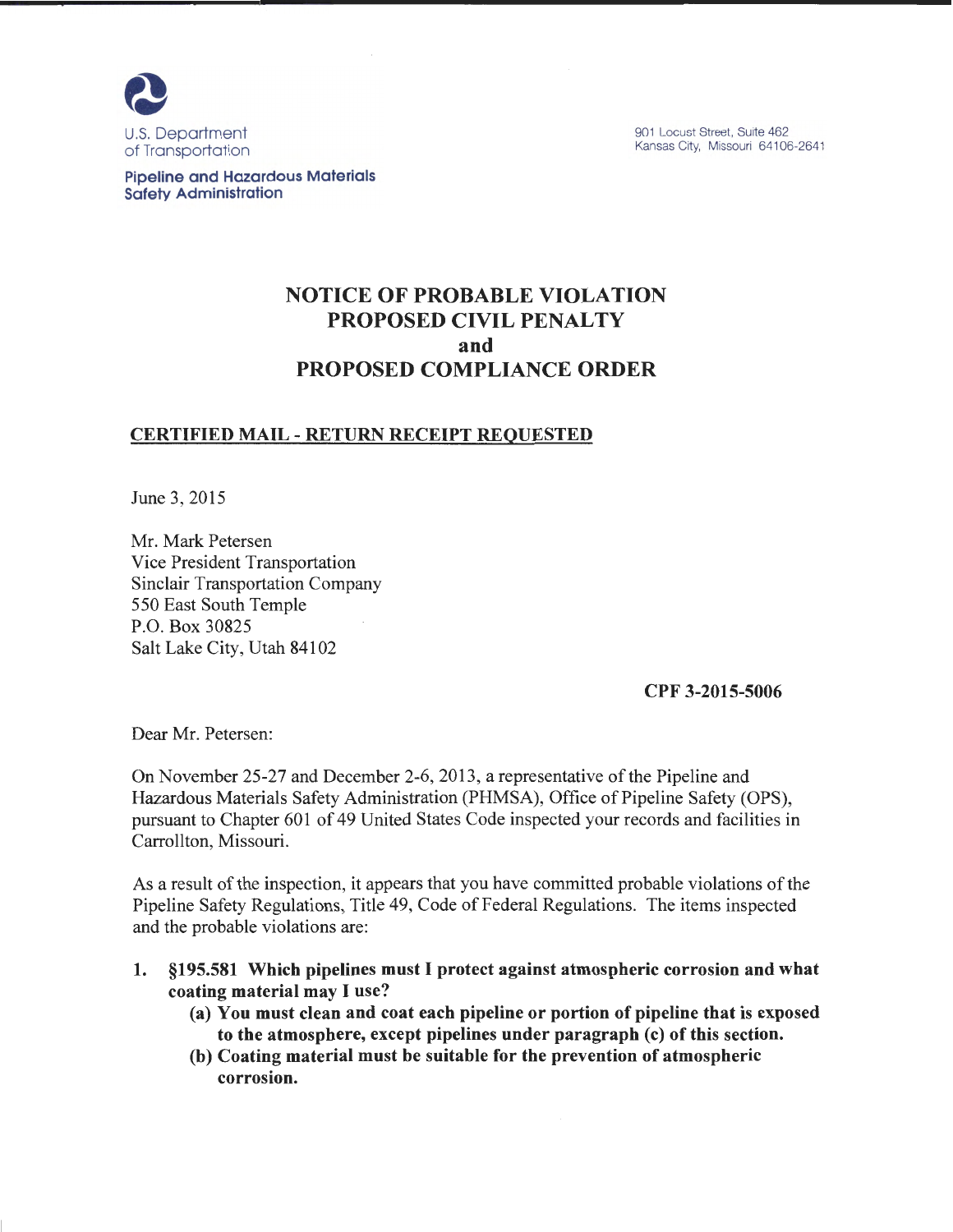- (c) Except portions of pipelines in offshore splash zones or soil-to-air interfaces, you need not protect against atmospheric corrosion any pipeline for which you demonstrate by test, investigation, or experience appropriate to the environment of the pipeline that corrosion will-
	- (1) Only be a light surface oxide; or
	- (2) Not affect the safe operation of the pipeline before the next scheduled inspection.

Sinclair did not protect its pipe spans and exposures on its Missouri Pipeline from atmospheric corrosion. Atmospheric inspection records showed that the coating on many spans was in very poor or completely bare condition with many spans exhibiting general corrosion. PHMSA observed during on-site inspection multiple exposed pipe locations exhibiting corrosion pits. Sinclair span numbers: 1, 2, 45, 63, 71, 88, 117, and 130.1 were observed on site and found to have significant pits measuring from between 0.070 inches in depth up to 0.150 inches in depth. Transition areas were also not protected by a suitable coating.

2. §195.452 Pipeline integrity management in high consequence areas.

(k) What methods to measure program effectiveness must be used? An operator's program must include methods to measure whether the program is effective in assessing and evaluating the integrity of each pipeline segment and in protecting the high consequence areas. See Appendix C of this part for guidance on methods that can be used to evaluate a program's effectiveness.

Sinclair did not have definitive methods to measure the effectiveness of integrity assessments by hydrotest. Sinclair's process and procedures for evaluation of hydrotest assessment results and subsequent repairs did not measure whether the integrity management program is effective in reducing the risk of a release due to corrosion.

### Proposed Civil Penalty

Under 49 United States Code, §60122, you are subject to a civil penalty not to exceed \$200,000 per violation per day the violation persists up to a maximum of \$2,000,000 for a related series of violations. For violations occurring prior to January 4, 2012, the maximum penalty may not exceed \$100,000 per violation per day with a maximum penalty not to exceed \$1,000,000 for a related series of violations. The Compliance Officer has reviewed the circumstances and supporting documentation involved in the above probable violations and has recommended that you be preliminarily assessed a civil penalty of \$34,200 as follows:

Item Number 1 PENALTY \$34,200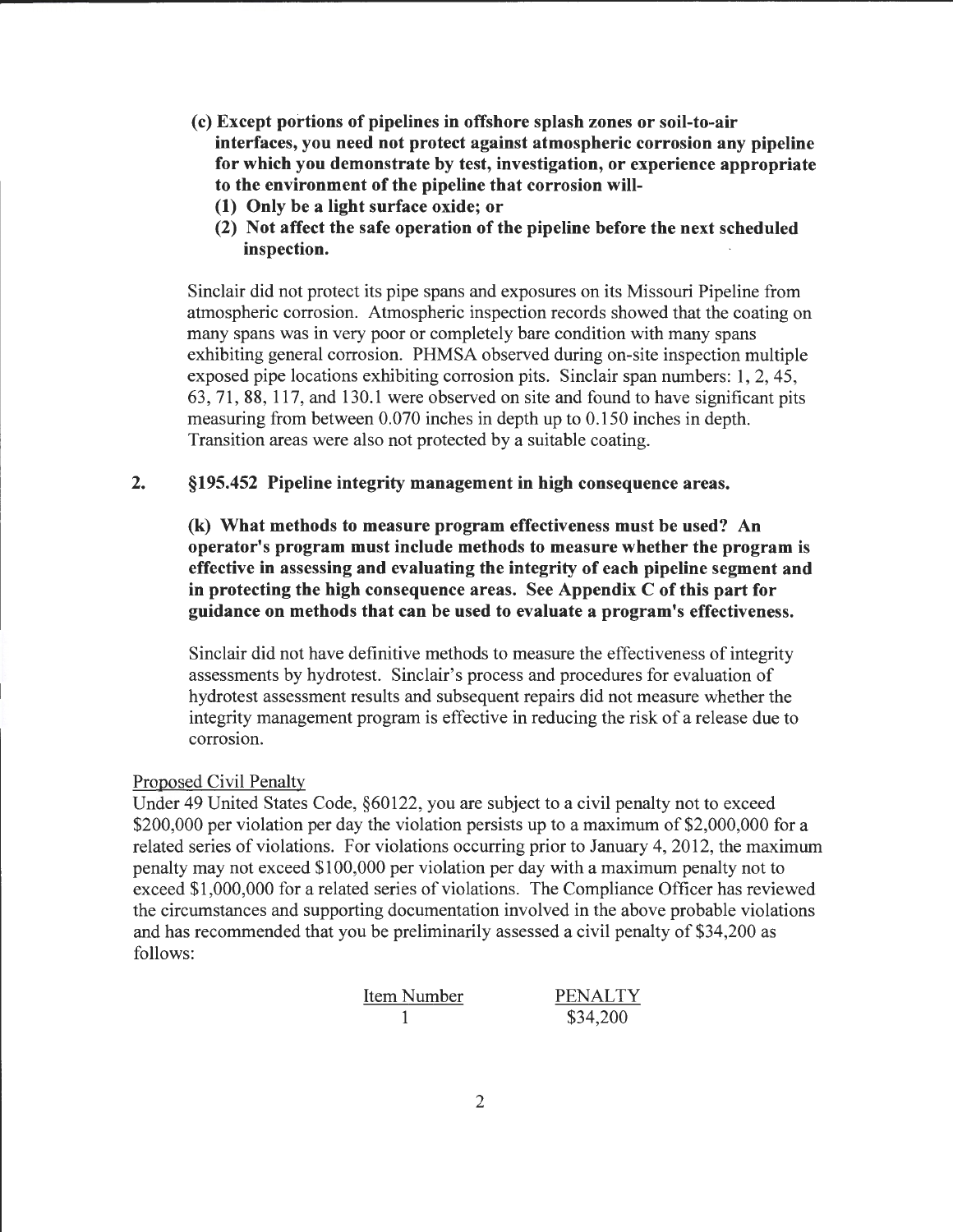#### Warning Items

With respect to Item 2 we have reviewed the circumstances and supporting documents involved in this case and have decided not to conduct additional enforcement action or penalty assessment proceedings at this time. We advise you to promptly correct this item. Failure to do so may result in additional enforcement action.

#### Proposed Compliance Order

With respect to item 1 pursuant to 49 United States Code  $\delta$ 60118, the Pipeline and Hazardous Materials Safety Administration proposes to issue a Compliance Order to Sinclair Transportation Company. Please refer to the *Proposed Compliance Order,* which is enclosed and made a part of this Notice.

#### Response to this Notice

Enclosed as part of this Notice is a document entitled *Response Options for Pipeline Operators in Compliance Proceedings.* Please refer to this document and note the response options. All material you submit in response to this enforcement action may be made publicly available. If you believe that any portion of your responsive material qualifies for confidential treatment under 5 U.S.C. 552(b), along with the complete original document, you must provide a second copy of the document with the portions you believe qualify for confidential treatment redacted and an explanation of why you believe the redacted information qualifies for confidential treatment under 5 U.S.C. 552(b). If you do not respond within 30 days of receipt of this Notice, this constitutes a waiver of your right to contest the allegations in this Notice and authorizes the Associate Administrator for Pipeline Safety to find facts as alleged in this Notice without further notice to you and to issue a Final Order.

In your correspondence on this matter, please refer to **CPF 3-2015-5006** and for each document you submit, please provide a copy in electronic format whenever possible.

Sincerely,  $D.A.G$ 

 $\mathcal{P}^{\mathbb{C}}$  Allan C. Beshore Director, Central Region, OPS Pipeline and Hazardous Materials Safety Administration

Enclosures: *Proposed Compliance Order Response Options for Pipeline Operators in Compliance Proceedings*